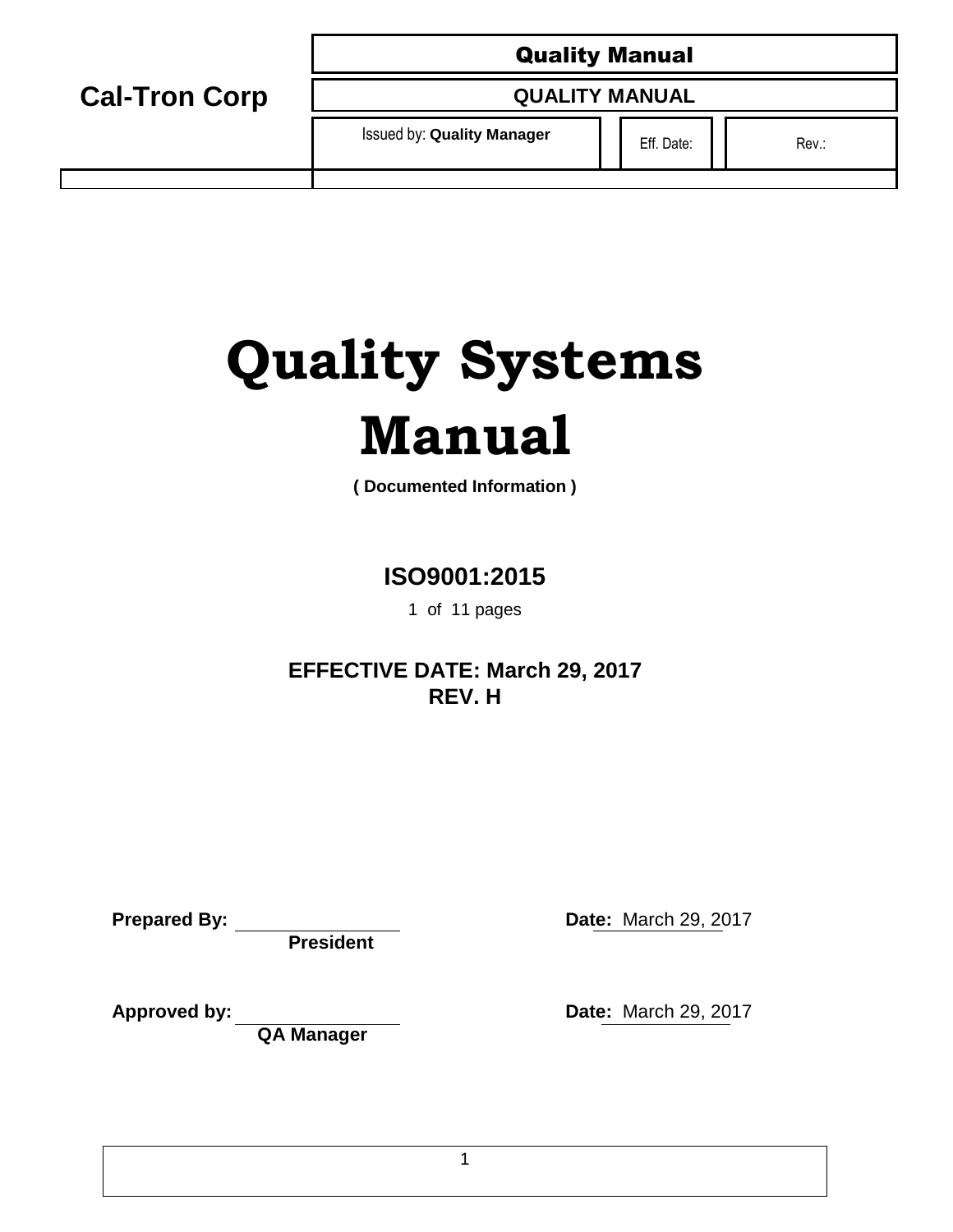**Cal-Tron Corp**

# **QUALITY MANUAL**

Issued by: **Quality Manager**  $\begin{array}{c|c} \hline \end{array}$  Eff. Date:  $\begin{array}{c|c} \hline \end{array}$  Rev.:

# **Introduction**

Cal-Tron Corporation has developed and implemented a Quality Management System (QMS) in order to document the company's best business practices, better satisfy the requirements and expectations of its customers and improve the overall management of the company.

The QMS of Cal–Tron Corporation meets the requirements of the international standard ISO9001:2015. This system addresses the, production and assemblies of the company's products.

This manual is written to cross reference our current numbering system ISO9001:2008 to ISO9001:2015 alignment. Cal-Tron Corporation's obligation to implement the basic requirements of the referenced QMS section in relation to each procedure.

This manual describes the QMS, delineates authorities, commitments, interrelationships, responsibilities and risk's assessments of the personnel and processes responsible for performing within the system. The manual also provides procedures or references for all activities comprising the QMS to ensure compliance to the necessary requirements of the standard ISO9001:2015.

This manual is used internally to guide the company's employees through the various requirements of the ISO9001:2015 standard that must be met and maintained in order to ensure customer satisfaction, continuous improvement and provide the necessary instructions that create an empowered work force.

This manual is used externally to introduce our QMS to our customers and other external organizations or individuals. The manual is used to familiarize them with the inter relationships between ISO9001:2015 standards and our procedures, controls that have been implemented and to assure them that the integrity of the QMS is maintained and focused on customer satisfaction and continuous improvement, meeting our customer and regulatory and statutory requirements.

It is the policy of Cal-Tron Corporation that during all phases of manufacturing, storage and shipment that the utmost precautions shall be used to preclude any damage, whether environmental or otherwise, to our product(s). The highest standards of service, workmanship, cleanliness and handling shall be maintained at every step of the manufacturing process.

# **Quality Manual Distribution**

All QMS documentation including this manual, procedures, forms, attachments, and work instructions will be made available to Company personnel via hard copy.

Access to this Quality Manual will be made available to Customers, Suppliers, and Statutory, Regulatory Agencies by request through hard copies and or/electronic distribution.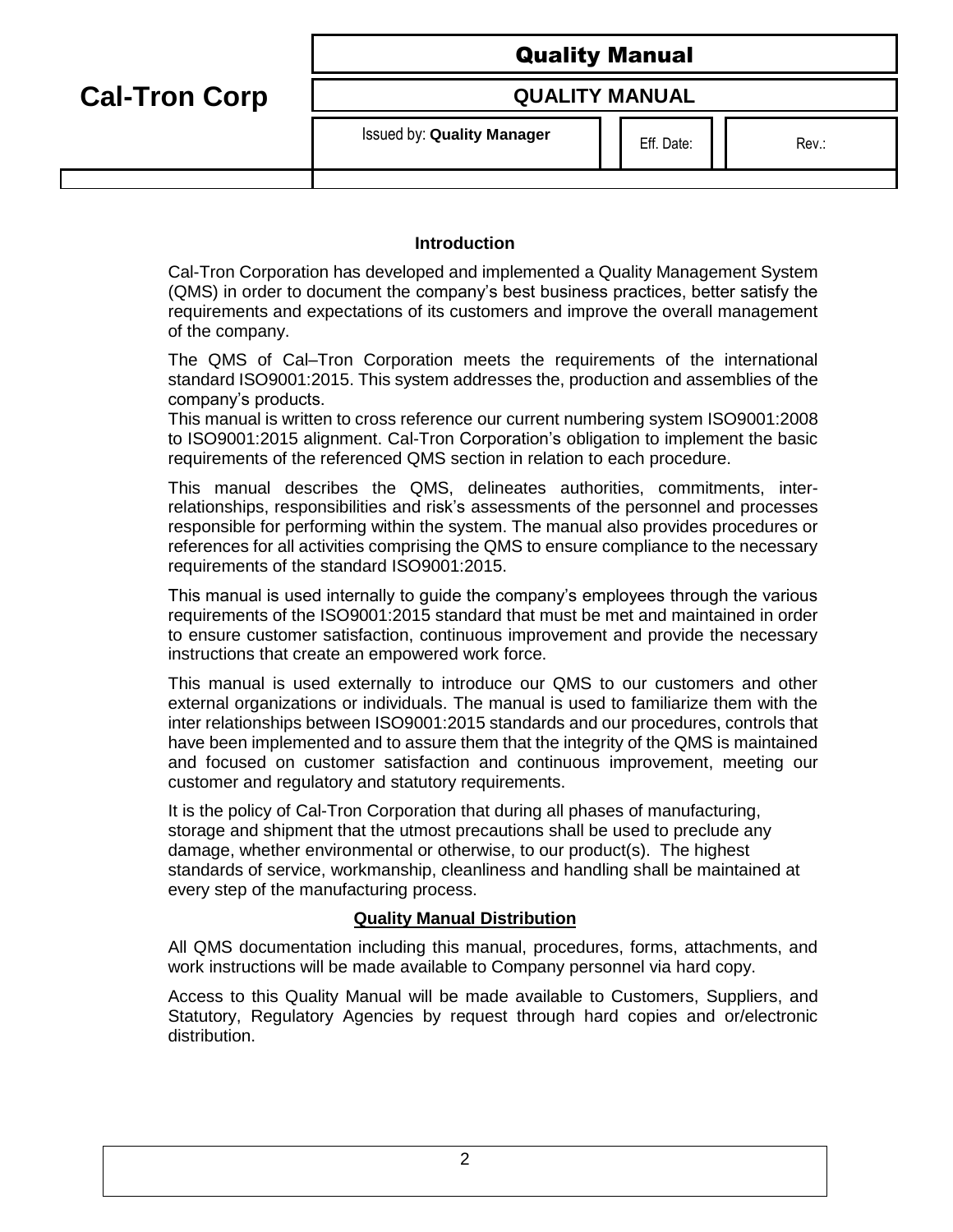# **QUALITY MANUAL**

Issued by: **Quality Manager**  $\begin{array}{c|c} \hline \end{array}$  Eff. Date:  $\begin{array}{c|c} \hline \end{array}$  Rev.:

# **1. Scope**

**Cal-Tron Corp**

Cal-Tron Corporation is a full service plastic injection mold manufacturing company. The company offers complete service from tool production in the machine shop, to plastic injection molding and secondary operations while consistently meeting our customers and applicable statutory and regulatory requirements, by implementing continuous improvements in our products and processes.

# **2. Normative References**

The following documents were used as reference during the preparation of the QMS:

- ISO9001:2015 International Standard
- AS9102 Aerospace (First Article Inspection requirements)

# **3. Terms and Definitions**

This section is for definitions unique to Cal-Tron Corporation. **Contract:** An accepted order from the customer.

**Controlled Document:** Any document requiring review and approval prior to release for use.

**Critical Items:** Those items (e.g. functions, parts software, processes) having significant effect on the product realization and use of the product; including safety, performance, form, fit, function, producibility, service life, etc. that require specific actions to ensure they are adequately managed. Examples are safety critical, fracture critical, mission critical.

**Key Characteristics:** The feature of a material, process, or part whose variation has a significant influence on product fit, performance, service life, or manufacturability. **Management** – Managing Directors of the Company, the President, Vice President, Managers and Supervisors.

**Management Review:** A management team comprised of top management: President, Production, Purchasing, Quality Manger and Human Resource.

**Organization:** The organization that provides a product.

**Product:** The result of activities or processes (i.e., tooling, molding, or technical consulting etc.)

**Risk's:** An undesirable situation or circumstance that has both a likelihood of occurring and a potentially negative consequence that can effect product/s or process' directly impacting customer, regulatory and or statutory requirements. **Supplier:** Subcontractor

**Customers:** The recipient of a product provided by the organization. **Top Management:** Managing directors of Cal-Tron Corporation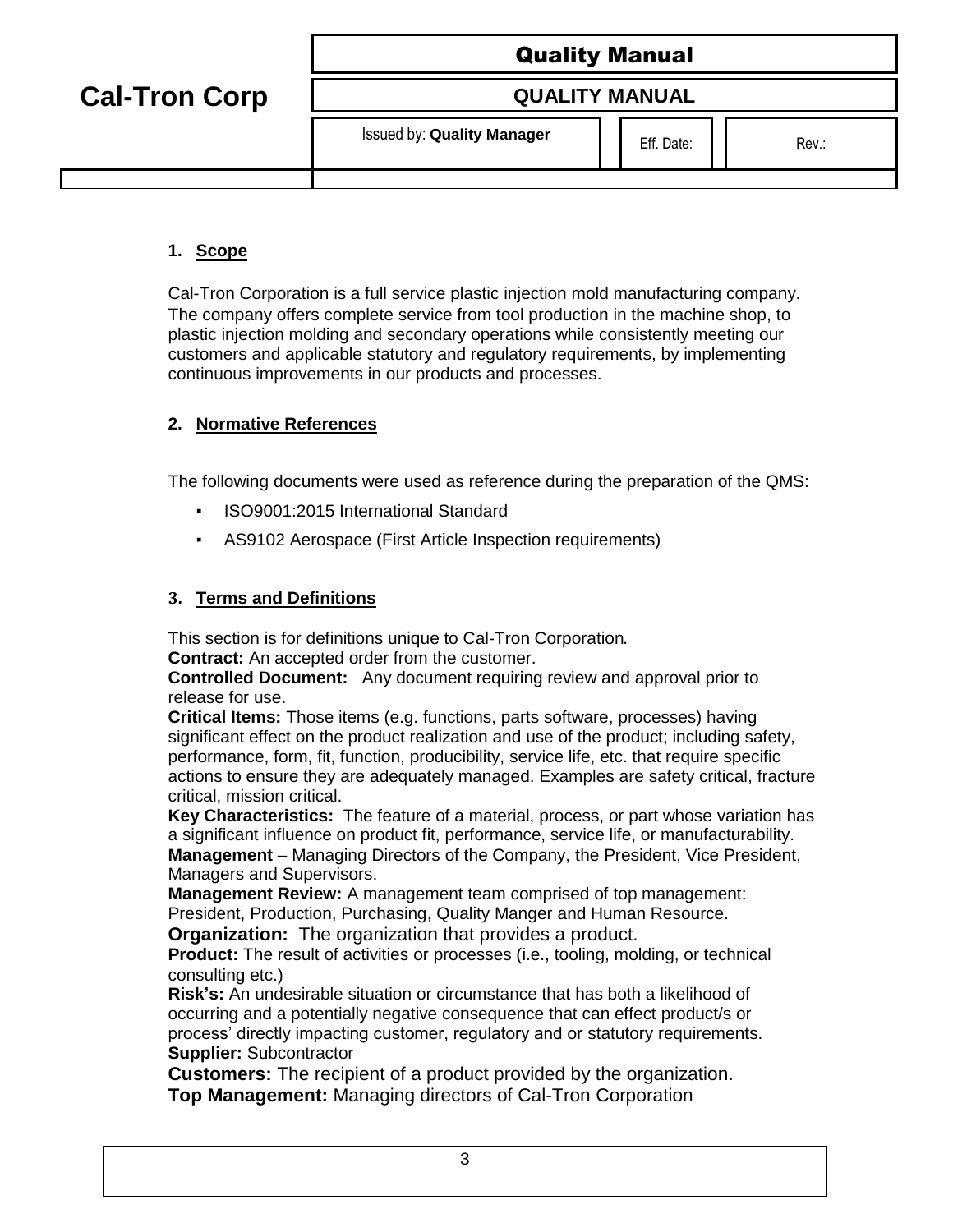| <b>Quality Manual</b> |  |
|-----------------------|--|
|-----------------------|--|

**Cal-Tron Corp**

# **QUALITY MANUAL**

Issued by: **Quality Manager**  $\begin{array}{c|c} \hline \end{array}$  Eff. Date:  $\begin{array}{c|c} \hline \end{array}$  Rev.:

# **4.1 Context of the Organization**

We are dedicated to continuous improvement in customer satisfaction through a commitment to excellence in the production and support of world class, high quality, cost effective plastic related tooling and parts.

Cal-Tron Corporation is committed to anticipating, meeting and exceeding its customer requirements and expectations. Cal-Tron Corporation through its periodic quality system reviews determines the suitability of its quality policy, and the effectiveness of its quality system. Cal-Tron Corporation takes all necessary measures and communicates its objectives throughout the organization to achieve its quality objectives in support of its stated quality policy outlined below.

Our core mission at Cal-Tron Corporation is to meet our customers' requirements. We endeavor to consistently provide manufactured parts, tooling and value-added service that compete in a global competitive market, culture, social and economic environments.

We strive to increase sales in injection molding, tooling and value added services across a variety of markets and be open to possibilities of new markets and services in order to remain diversified.

# **4.3 Scope of our QMS**

We define quality as more than conformance to product specifications and seek to continually improve all aspects of our business processes and quality management systems with emphasis on improving efficiency and reducing waste. Cal-Tron Corporation integrates quality consciousness throughout all its activities to ensure total customer satisfaction. We comply with and consistently adhere to internal and regulatory and statutory requirements. Cal-Tron Corporation does not have interest parties relevant to its QMS.

This is a claimed exclusion's as the company has no contractual requirement to perform this function.

Post-delivery support (8.5.5)

Design and Development (8.3)

Service (post deliveries) (8.2.3.1 a) Note: non-conforming products (services), (post deliveries) will remain in requirement.

# **4.4 Cal-Tron Corporation QMS and Processes**

Our business ethics are solid based upon mutual trust and integrity and focused upon continual improvement, evaluations and changes needed to assure our processes achieve their intended results. Every employee of Cal-Tron Corporation is responsible and accountable for ensuring that their objectives and performance are aligned with policies and procedures. Cal-Tron Corporation establishes, implements, maintains and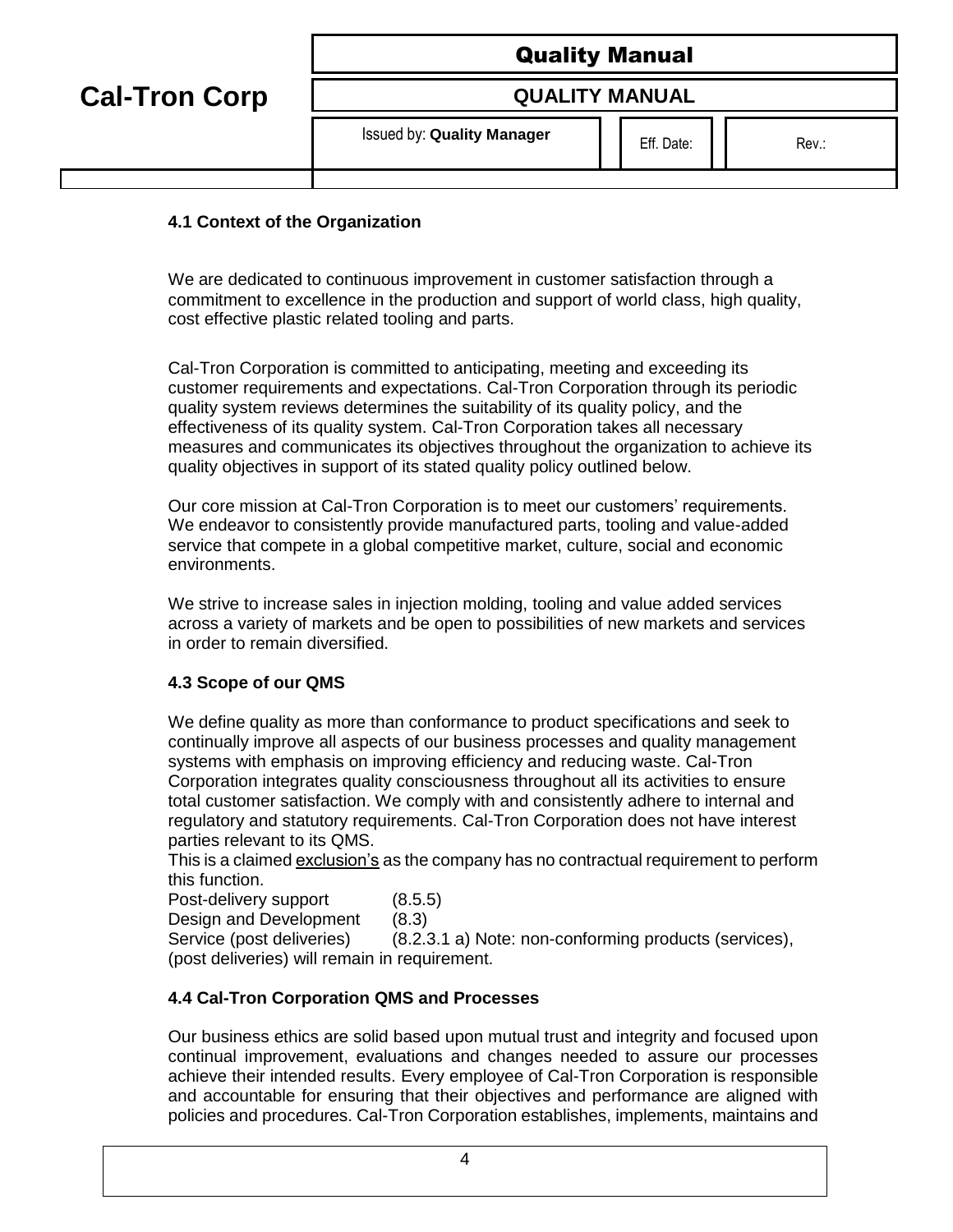**Cal-Tron Corp**

# **QUALITY MANUAL**

Issued by: **Quality Manager**  $\begin{array}{c|c} \hline \end{array}$  Eff. Date:  $\begin{array}{c|c} \hline \end{array}$  Rev.:

continually improves our quality management system, including our process interactions, inputs, potential risk's associated and resources needed for our processes. Cal-Tron Corporation establishes authorities to assure continuous direction to its' intended results.

# **5.0 Leadership and Commitment**

Cal-Tron Corporation is a small, third generation, family owned business with over 65 years of experience in the field of custom injection molding. We have built our reputation through our commitment, leadership and to excellence in customer focus. We know your success depends on our performance. Our staff is dedicated to complete customer service and support. Only through our commitment to high quality products and service do we achieve our goal of your satisfaction. Even a seemingly simple component may contain unforeseen and undesirable characteristics that can affect its production, performance or business processes'. We like to work closely with our customers from the initial conception through final design. This involvement allows us the opportunity, if necessary, to make recommendations that may improve the performance of the product. From initial design to production requirements, we built our business by successfully solving injection molding problems.

# **Our Leadership is committed to**

- Publishing and communicating our Quality Policy and Quality Objectives to our entire organization.
- This Quality Manual is written to align ISO9001:2015, cross referencing our current numbering alignment.
- Documented Procedures, work instructions, and records are referenced in this Quality Manual aligned with ISO9001:2015 and crossed referenced to our current numbering system.
- Documents, including records, identified as necessary to ensure the effective planning, operation and control of our processes
- We promote Risk based thinking to assure continuous compliance.

Cal-Tron Corporation ensures that personnel have access to QMS documentation and are aware of relevant procedures.

# **5.2 – 5.2.2 Cal-Tron Corporation Quality Policy / Objectives**

Our QMS documentation includes:

- A documented Quality Policy that is appropriate to the purpose and organization that supports our strategic directions.
- Established quality objectives,
- Commitment to satisfy our customers' requirements and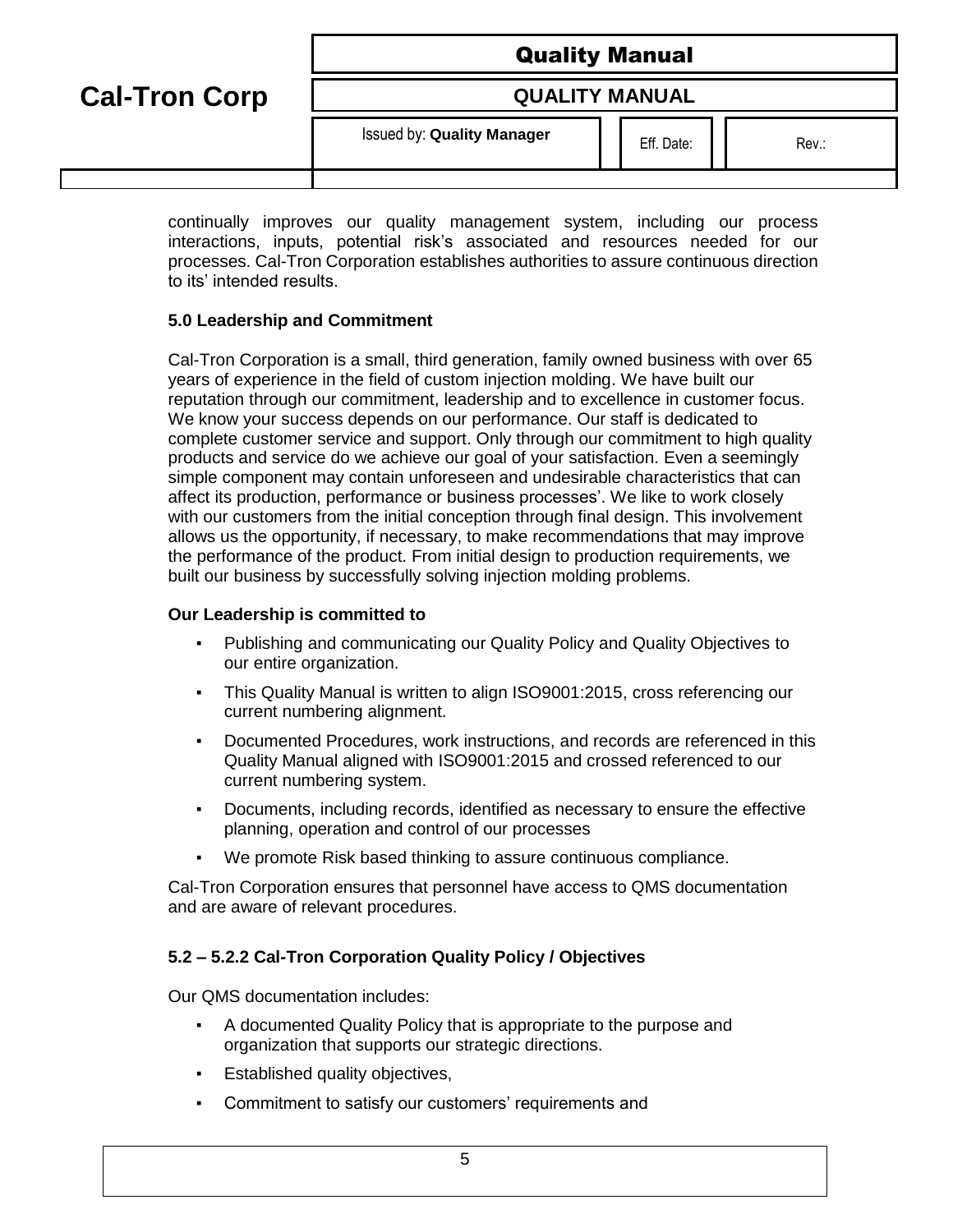**Cal-Tron Corp**

# **QUALITY MANUAL**

Issued by: **Quality Manager Eff. Date:** Rev.:

▪ Committed to continuously improve our QMS.

Cal-Tron Corporation personnel understand our Quality Policy and Objectives and they are available to all employees.

# **5.3 Organizations roles, responsibilities and Authorities**

Cal-Tron Corporation ensures that the responsibilities, authorities for specific roles are assigned and understood within the Company.

See Organizational Chart below.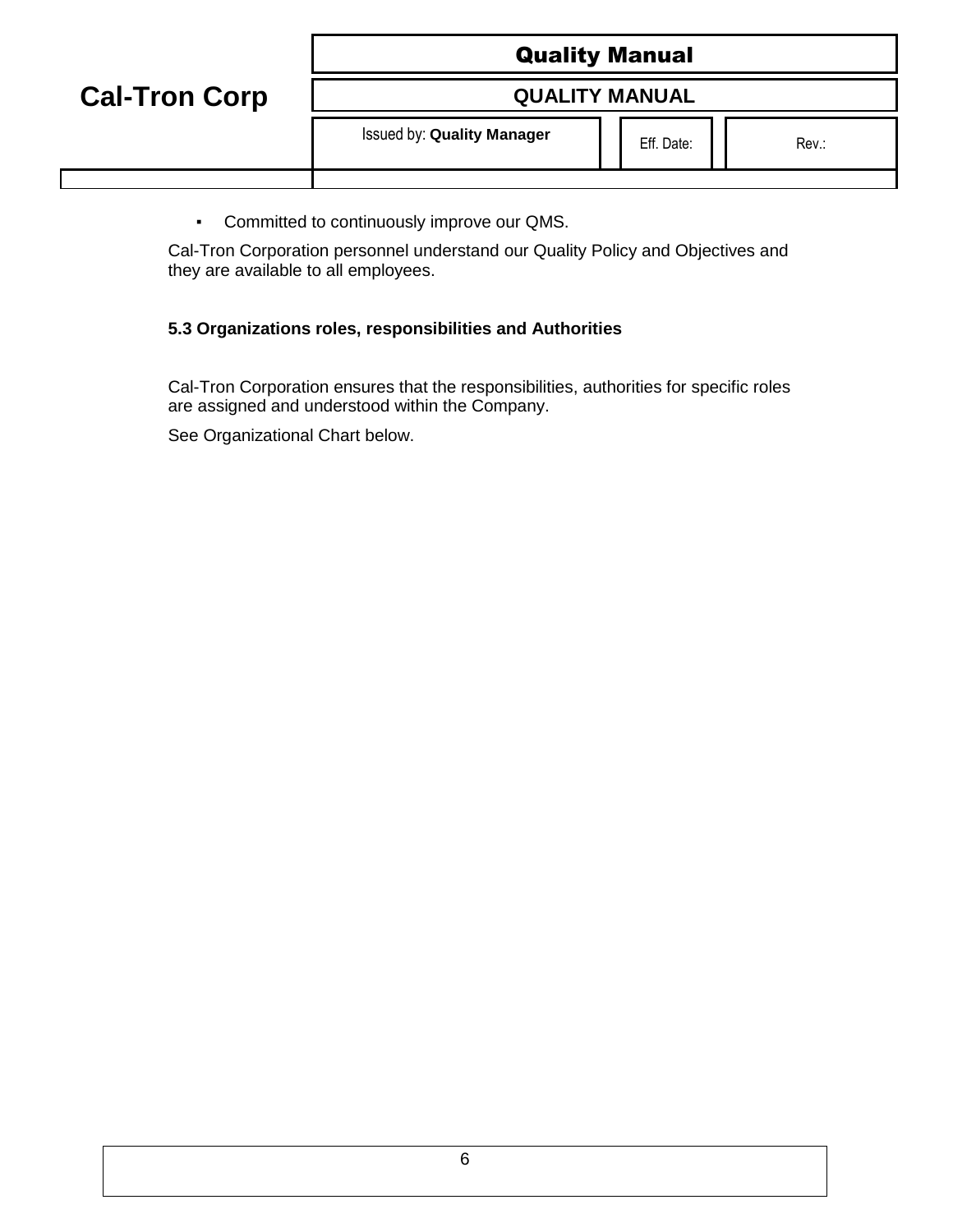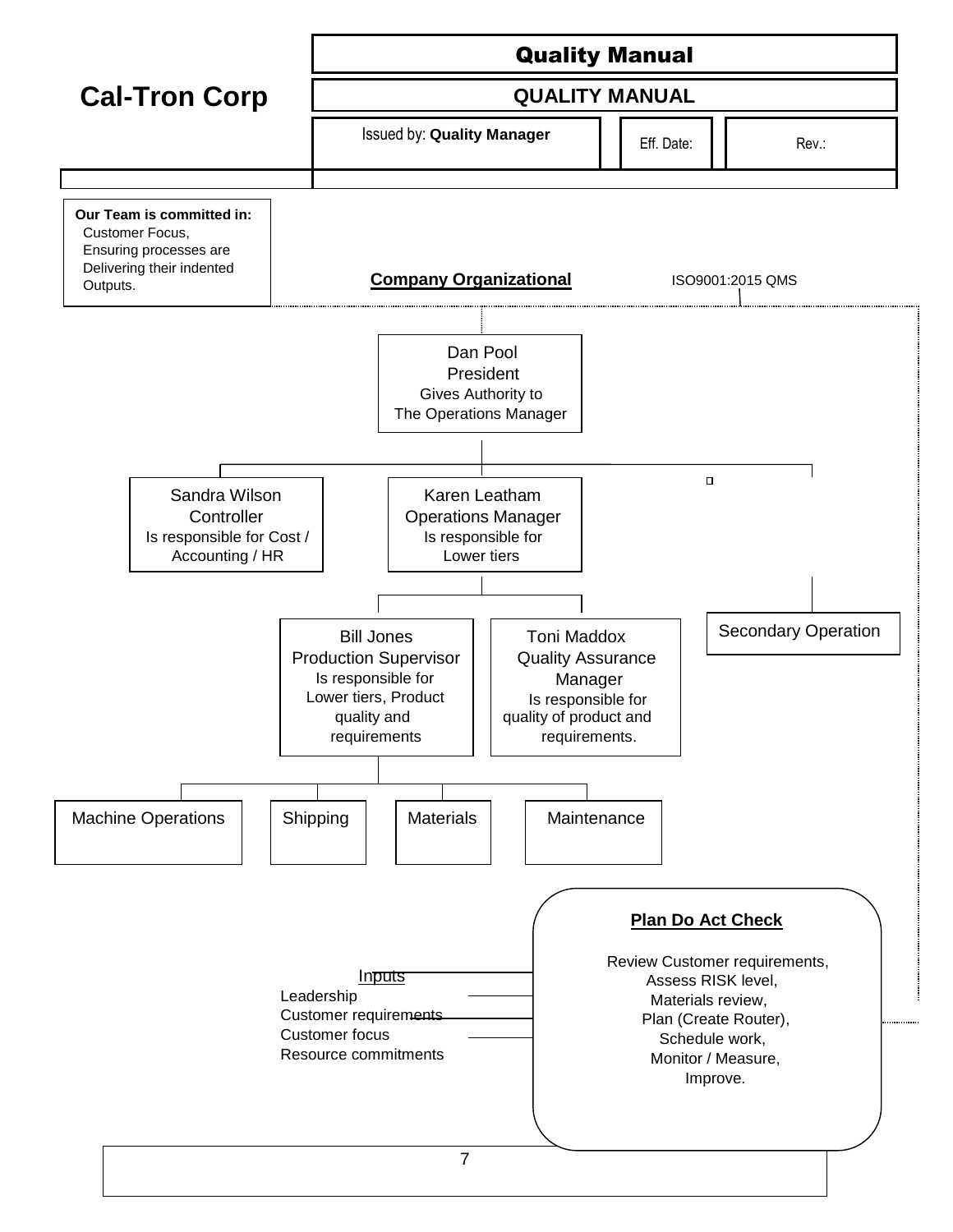**Cal-Tron Corp**

**QUALITY MANUAL**

Issued by: **Quality Manager**  $\begin{array}{c|c|c|c} & \phantom{\overline{a}} & \phantom{\overline{a}} & \phantom{\overline{a}} & \phantom{\overline{a}} & \phantom{\overline{a}} & \phantom{\overline{a}} & \phantom{\overline{a}} & \phantom{\overline{a}} & \phantom{\overline{a}} & \phantom{\overline{a}} & \phantom{\overline{a}} & \phantom{\overline{a}} & \phantom{\overline{a}} & \phantom{\overline{a}} & \phantom{\overline{a}} & \phantom{\overline{a}} & \phantom{\overline{a}} & \phantom{\overline{a$ 

# **6-6.1 Planning (actions to address risks and opportunities)**

Cal-Tron Corporation takes in consideration the potential RISK's that may occur when taking on new (first time) products. Also assess repeat work for continuous improvements through the process and product's.

- a: Assures that our QMS can achieve its intended results.
- b: Improves lesser results, if warranted.
- c: Assess undesired effects/ results and actions accordingly.

d: Asses potential RISK's that may occur and actions accordingly and evaluate the effectiveness of these actions taken.

# **6.2 Quality Objectives and Planning to achieve them**

(Our objectives will be explained how, what and who will measure)

Cal Tron Corporation establishes Quality Objectives at specific areas of its processes. These objectives are consistent to our quality policy. These objectives will be in a measurable numeric value, which will be communicated to our management and lower tier employees.

# **6.3 The Operations Manager in conjunction with other mangers assists in deciding / making changes to our QMS.**

A: When deciding/making changes, we take in consideration the consequences related to the process', the impact to integrity of the QMS, the availably of resources to support these changes and allocating the responsibilities and authorities with our new changes.

# **7-7.1 Support / Resources**

Cal-Tron Corporation determines the resources required to support our process' and Company establishment, to effectively maintain a sound quality Management system through continuous improvements and by meeting our customers' requirements.

A: We take in consideration the following variables: The capabilities of and constraints of external resources and what needs to be obtained from them.

# **7.1.2** Our Employees

Cal-Tron Corporation determines the employees necessary to support the processes and to achieve conformity to requirements of products and services.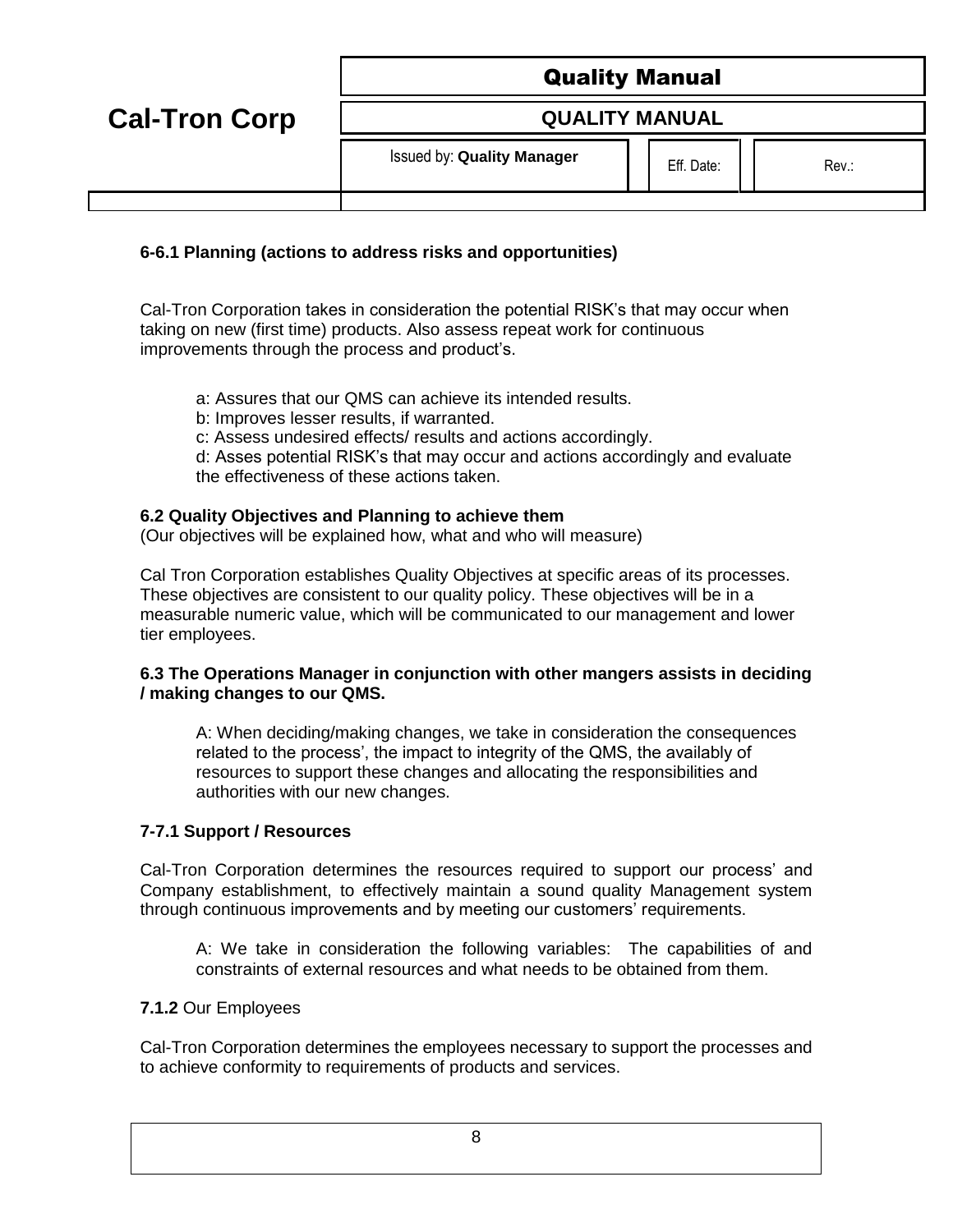|                      | <b>Quality Manual</b>             |            |       |
|----------------------|-----------------------------------|------------|-------|
| <b>Cal-Tron Corp</b> | <b>QUALITY MANUAL</b>             |            |       |
|                      | <b>Issued by: Quality Manager</b> | Eff. Date: | Rev.: |

# **7.1.3 Cal Tron Corporation Infrastructure**

We maintain infrastructure of our building and operations of our processes such as: equipment, building safety, software and our IT systems.

# **7.1.4 Environment for the operation of processes**

Cal-Tron Corporation utilizes a company code of ethics in our company Employee Handbook.

Documented Information / Interactions of our processes

### **7.1.5 Monitoring and Measurement resources**

Ref Documented information (QP 5.6 / QP 7.1 / 8.2.4)

## **7.1.5.2 Measurement Traceability**

Ref Documented information (QP 7.6)

#### **7.1.6 Organization Knowledge / 7.2 Competence / 7.3 Awareness / 7.4 Communications.**

Ref Documented Information (QP 6.0 -6.2)

### **7.5 Documented information / 7.5.2 Creating and updating / 7.5.3 Control of Documented Information**

Ref Documented information (QP 4.2.3)

# **8 Operations (Planning)**

Ref Documented information (QP 7.1)

**8.2 Requirements for products and Services / 8.2.2 Determining the Requirements for products and services / 8.2.3 Review Requirements for Products and services / 8.2.4 Changes to Requirements for products and services.**

Ref Documented Information (QP 7.2.2)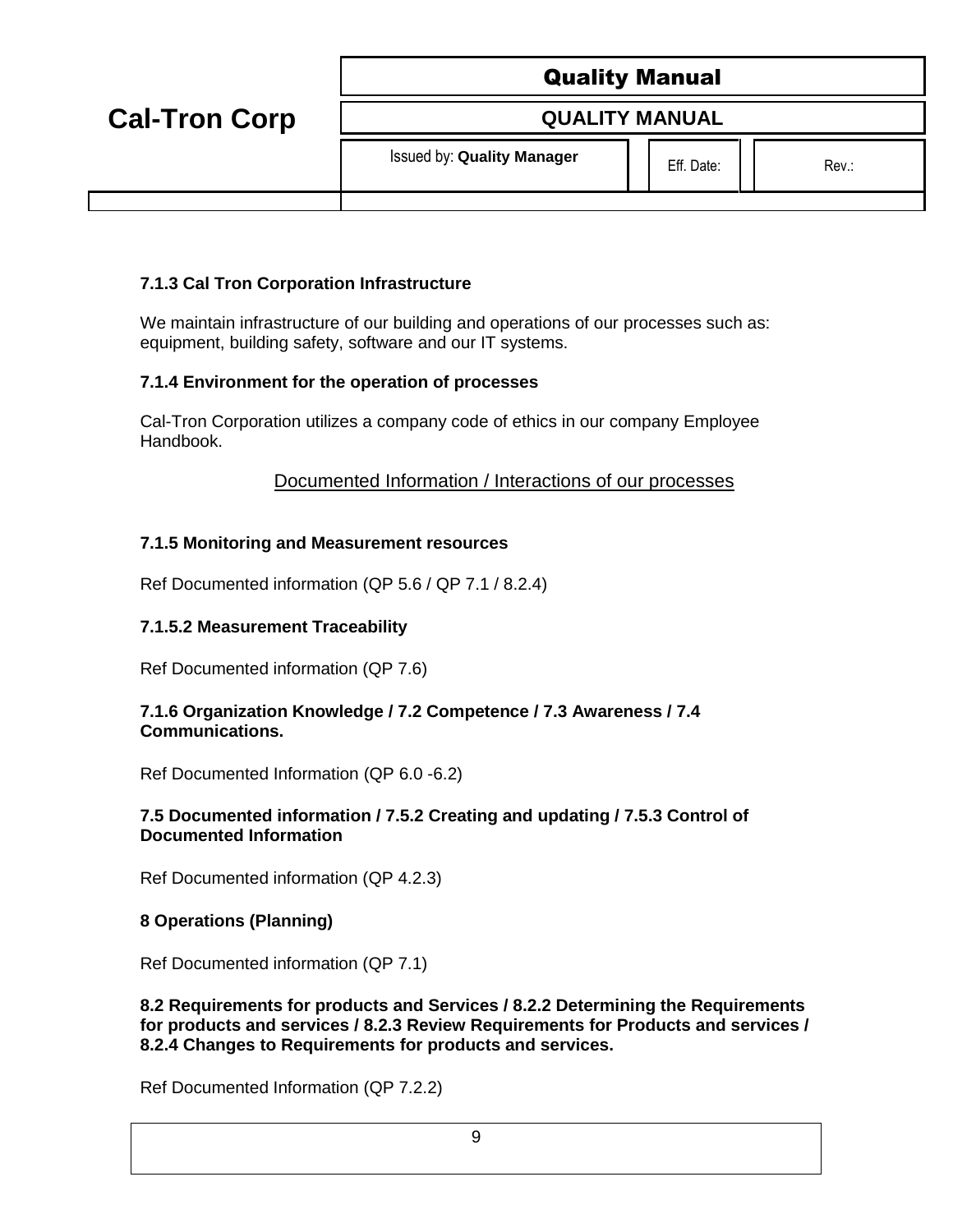|                      | <b>Quality Manual</b>             |  |            |       |
|----------------------|-----------------------------------|--|------------|-------|
| <b>Cal-Tron Corp</b> | <b>QUALITY MANUAL</b>             |  |            |       |
|                      | <b>Issued by: Quality Manager</b> |  | Eff. Date: | Rev.: |

## **8.4 Control of external Processes and Products / 8.4.1 Type and extent of Control / 8.4.3 Information for external providers.**

Ref Documented Information (QP 7.4)

### **8.5 Control of Production**

Ref Documented Information (QP 7.1 / 7.5)

### **8.5.2 Identification and Traceability**

Ref Documented Information (QP 7.1 / 7.5)

### **8.5.3 Property belonging to customers or external providers**

Ref Documented Information (QP 7.4)

#### **8.5.4 Preservation of product**

Ref Documented Information (QP 7.5.5)

#### **8.5.5 Post-delivery Activities**

Cal-Tron Corporation meets requirements such as:

- a. Customer Feed Back
- b. Non conforming product returns
- c. Statutory and regulatory requirements

#### **8.5.6 Control of changes**

Cal-Tron Corporation Operations Manager authorizes / controls all process and product changes through signing, revision and or date control.

#### **8.6 Release of products**

Ref Documented Information (QP 7.1 / 8.2.4)

#### **8.7-8.7.2 Control of Non-Conforming out puts**

Ref Documented Information (QP 8.3)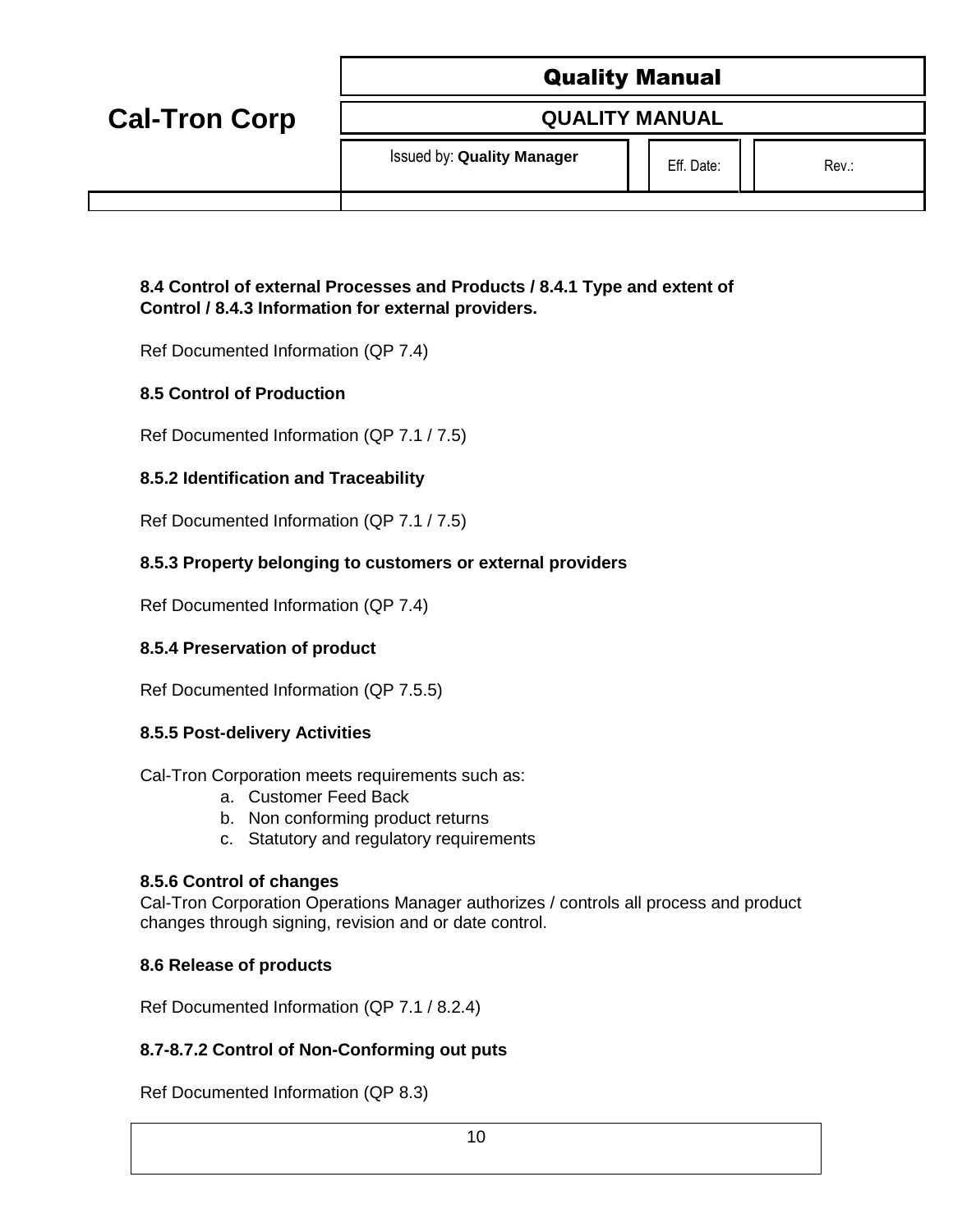| <b>Quality Manual</b> |  |
|-----------------------|--|
|-----------------------|--|

**QUALITY MANUAL**

**Cal-Tron Corp**

Issued by: **Quality Manager**  $\begin{array}{c|c|c|c} & \phantom{\overline{a}} & \phantom{\overline{a}} & \phantom{\overline{a}} & \phantom{\overline{a}} & \phantom{\overline{a}} & \phantom{\overline{a}} & \phantom{\overline{a}} & \phantom{\overline{a}} & \phantom{\overline{a}} & \phantom{\overline{a}} & \phantom{\overline{a}} & \phantom{\overline{a}} & \phantom{\overline{a}} & \phantom{\overline{a}} & \phantom{\overline{a}} & \phantom{\overline{a}} & \phantom{\overline{a}} & \phantom{\overline{a$ 

# **9-9.1.3 Performance evaluations, Customer Satisfaction Analysis and Evaluation**

Ref Documented Information (QP 5.6)

### **9.2 Internal Audits**

Ref Documented Information (QP 8.2.2**)**

# **9.3.2 Management review inputs**

Ref Documented Information (QP 5.6)

### **10 Improvements**

Ref Documented Information (QP 5.6)

### **10.2 Nonconformity and Corrective Action**

Ref Documented Information (QP 8.3, QP 8.5.3)

#### **10.3 Continuous Improvement**

Cal-Tron Corporation's QMS policy is based on continuous improvement, it is shared, communicated and practiced throughout the company.

#### **11.0** REVISIONS TO MANUAL

# **PURPOSE:**

To maintain the current revision status of this manual, which accurately reflects the actual Quality Assurance methods, procedures and functions presently used by Cal-Tron Corporation.

| <b>REV. DATE</b> | <b>REVISION</b> | <b>DESCRIPTION</b>            |
|------------------|-----------------|-------------------------------|
| May 30, 2104     | G               | ISO9001:2008                  |
| March 29, 2017   | н               | Re-Write towards ISO9001:2015 |